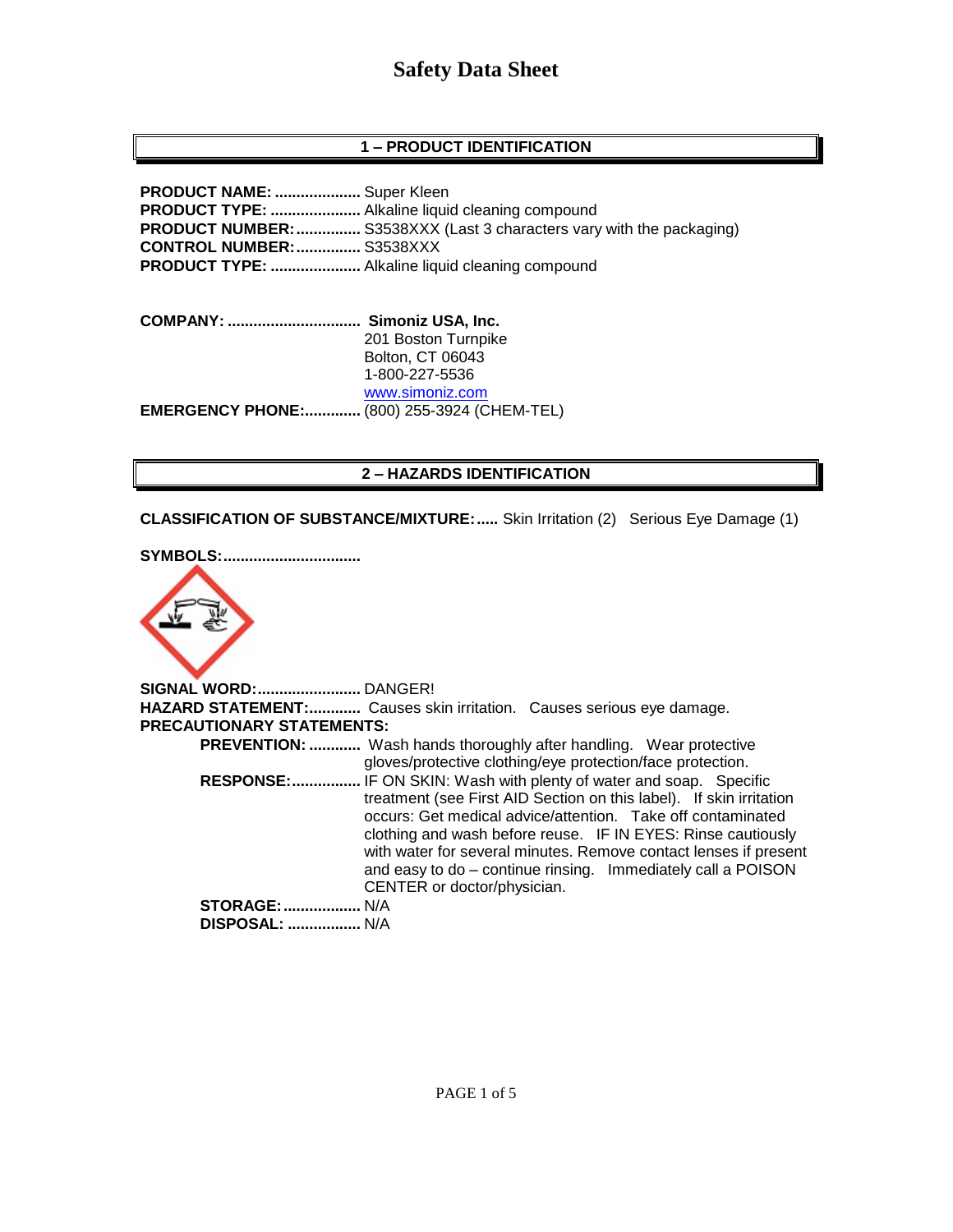### **3 – COMPOSITION / INFORMATION ON INGREDIENTS**

Water 7732-18-5 Sodium Dodecylbenzene Sulfonate 25155-30-0 Sodium Alpha Olefin Sulfonate 68439-57-6 Polyoxyethylene Decyl Phosphate 68458-48-0 Sodium Xylene Sulfonate 1300-72-7

#### **INGREDIENT C.A.S. NUMBER**

Percentages of ingredients are being withheld as trade secret information. This information will be disclosed as necessary to authorized individuals

### **4 – FIRST-AID MEASURES**

|                        | <b>BREATHING (INHALATION):</b> If victim shows signs of discomfort or irritation, remove to fresh<br>air. If symptoms persist, get immediate medical attention. |
|------------------------|-----------------------------------------------------------------------------------------------------------------------------------------------------------------|
|                        | <b>SWALLOWING (INGESTION): .</b> DO NOT INDUCE VOMITING! Drink a large quantity of water or                                                                     |
|                        | milk. Do not attempt to give liquids to an unconscious person.                                                                                                  |
|                        | Get immediate medical attention!                                                                                                                                |
|                        | Ingestion. Not likely to be inhaled in dangerous amounts.                                                                                                       |
| <b>SKIN (DERMAL): </b> | Flush from skin and clothing with large amounts of fresh water. If<br>irritation persists, consult physician. Wash contaminated clothing<br>before wearing.     |

#### **5 – FIRE-FIGHTING MEASURES**

|                                                                            | <b>EXTINGUISHING MEDIA:</b> This product is non-flammable. Use extinguishing media suitable |  |
|----------------------------------------------------------------------------|---------------------------------------------------------------------------------------------|--|
|                                                                            | for materials already burning.                                                              |  |
| SPECIAL FIRE FIGHTING PROCEDURES: Firefighters working in areas where this |                                                                                             |  |
|                                                                            | product is present should be equipped with an approved, fully                               |  |
|                                                                            | enclosed SCBA.                                                                              |  |
| <b>UNUSUAL FIRE AND EXPLOSION HAZARDS:  None known.</b>                    |                                                                                             |  |

# **6 – ACCIDENTAL RELEASE MEASURES**

**SPILL PROCEDURES:.............** Dike to prevent spillage into streams or sewer systems. Consult local, state and federal authorities.

**WASTE DISPOSAL: .................** As recommended by local, state and federal authorities.

# **7 – HANDLING and STORAGE**

**STORAGE:................................** Store in a cool, well ventilated area. Avoid overheating or freezing.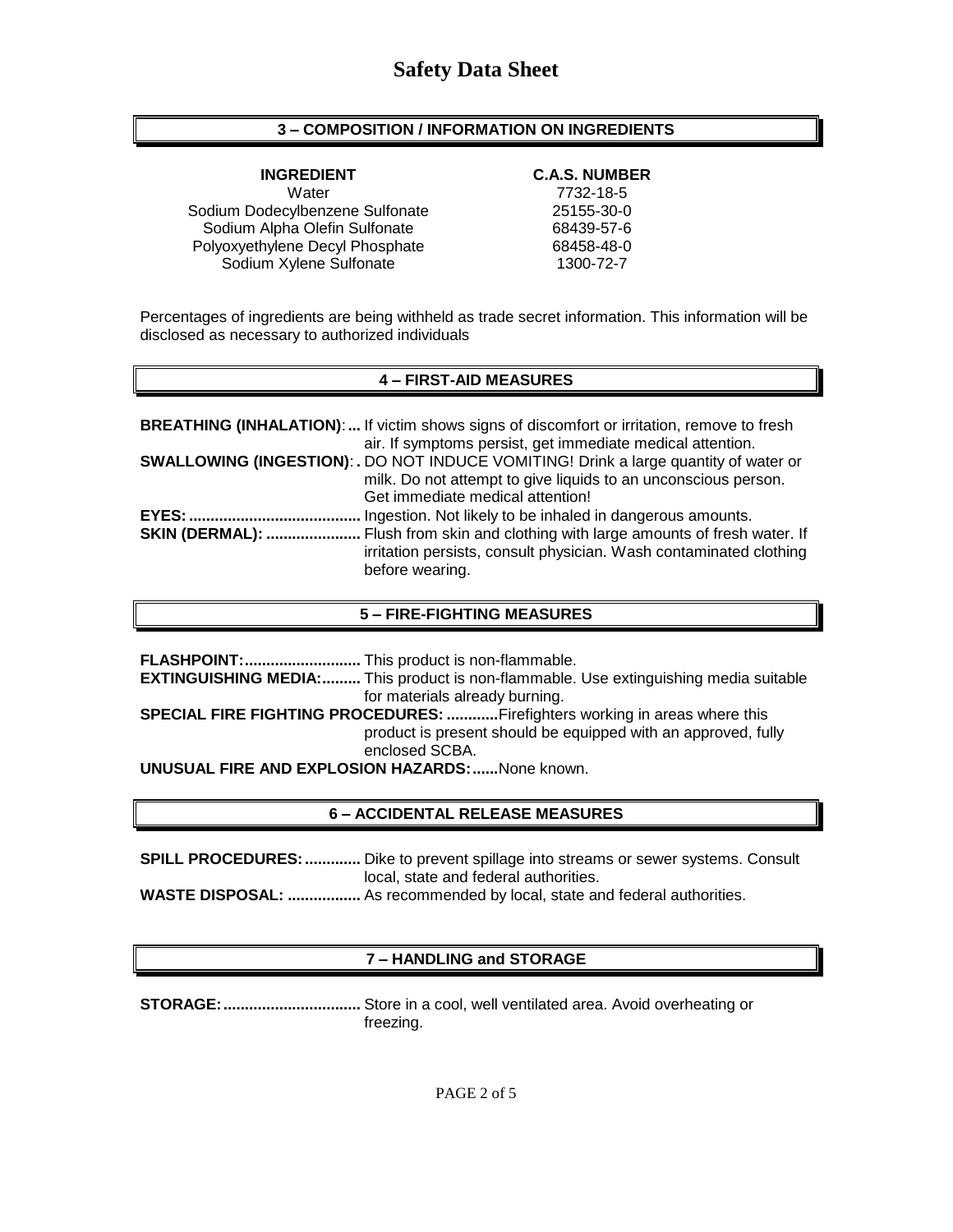# **Safety Data Sheet**

**HANDLING:...............................** Under normal use according to label instructions, special protection should not be necessary. Wear eye protection if product is likely to splash.Do not place this product in an unmarked container! Keep away from children! Spilled material is slippery.

#### **8 – EXPOSURE CONTROLS / PERSONAL PROTECTION**

**RESPIRATORY PROTECTION:**Not usually needed in well-ventilated areas. If needed, use a NIOSH approved respirator.

**PROTECTIVE CLOTHING:.......** Nitrile or PVC gloves, and chemical splash goggles. **ADDITIONAL MEASURES: ......** Under normal use according to label instructions, special protection should not be necessary. Wear eye protection if product is likely to splash.Do not place this product in an unmarked container! Keep away from children! Spilled material is slippery.

| <b>C.A.S. NUMBER</b> | <b>PEL</b>            |
|----------------------|-----------------------|
| 7732-18-5            | No limits established |
| 25155-30-0           | No limits established |
| 68439-57-6           | No limits established |
| 68458-48-0           | No limits established |
| 1300-72-7            | No limits established |
|                      |                       |

#### **9 – PHYSICAL / CHEMICAL PROPERITES**

**APPEARANCE & ODOR: .........** Yellow-green transparent liquid, citrus scented. **ODOR THRESHOLD:**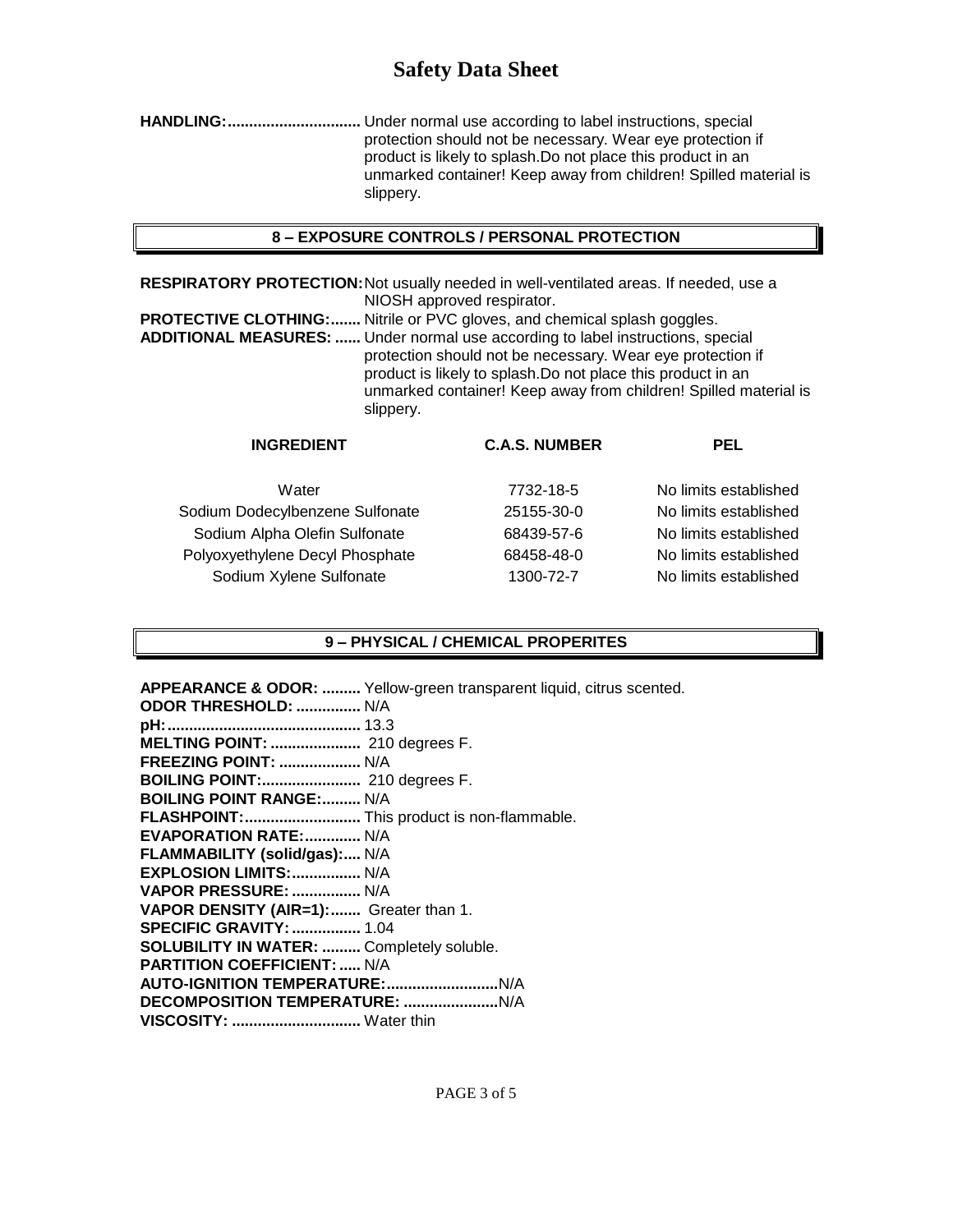# **10 – STABILITY and REACTIVITY**

**STABILITY:...............................** Stable under normal conditions. **HAZARDOUS DECOMP.:.........** This product not known to polymerize. **INCOMPATIBILITY:..................** Do not mix with other chemicals.

# **11 – TOXICOLOGICAL INFORMATION**

**ROUTE(S) OF ENTRY:.............** Ingestion. Not likely to be inhaled in dangerous amounts. **LISTED CARCINOGEN: ...........** None over 0.1%. **MEDICAL CONDITION AGGRAVATED:..................**May aggravate pre-existing dermatitis. **INHALATION:............................** Not likely to be inhaled in hazardous amounts. Maintain adequate ventilation in the work area. **INGESTION:..............................** This material can cause irritation or damage to stomach and esophagus. **EYES:........................................** Undiluted product will cause burns or eye irritation, or possibly blindness. **SKIN (DERMAL): ......................** This product may cause burns or irritation if not removed from the skin. **ACUTE TOXICITY\* (ORAL):…… .............................**>2000 mg/kg **ACUTE TOXICITY\* (DERMAL):.. .............................**>2000 mg/kg **ACUTE TOXCITY\* (INHALATION):..........................**>20,000 ppm V (Gas), >20 mg/l (Vapor), >5 mg/l (Dust)

**\***Determined using the additivity formula for mixtures (GHS Purple Book, 3.1.3.6)

#### **12 – ECOLOGICAL INFORMATION**

#### **ENVIRONMENTAL FATE AND DISTRIBUTION:** N/A

# **13 –DISPOSAL CONSIDERATIONS**

**WASTE DISPOSAL: .................** As recommended by local, state and federal authorities.

#### **14 – TRANSPORTATION INFORMATION**

**PROPER SHIPPING NAME:.....** Not D.O.T. regulated. **HAZARD CLASS:...................... UN/NA NUMBER: ..................... PACKAGING GROUP :.............**

#### **15 - REGULATIONS**

Contents of this MSDS comply with the OSHA Hazard Communication Standard 29CFR 1910.1200